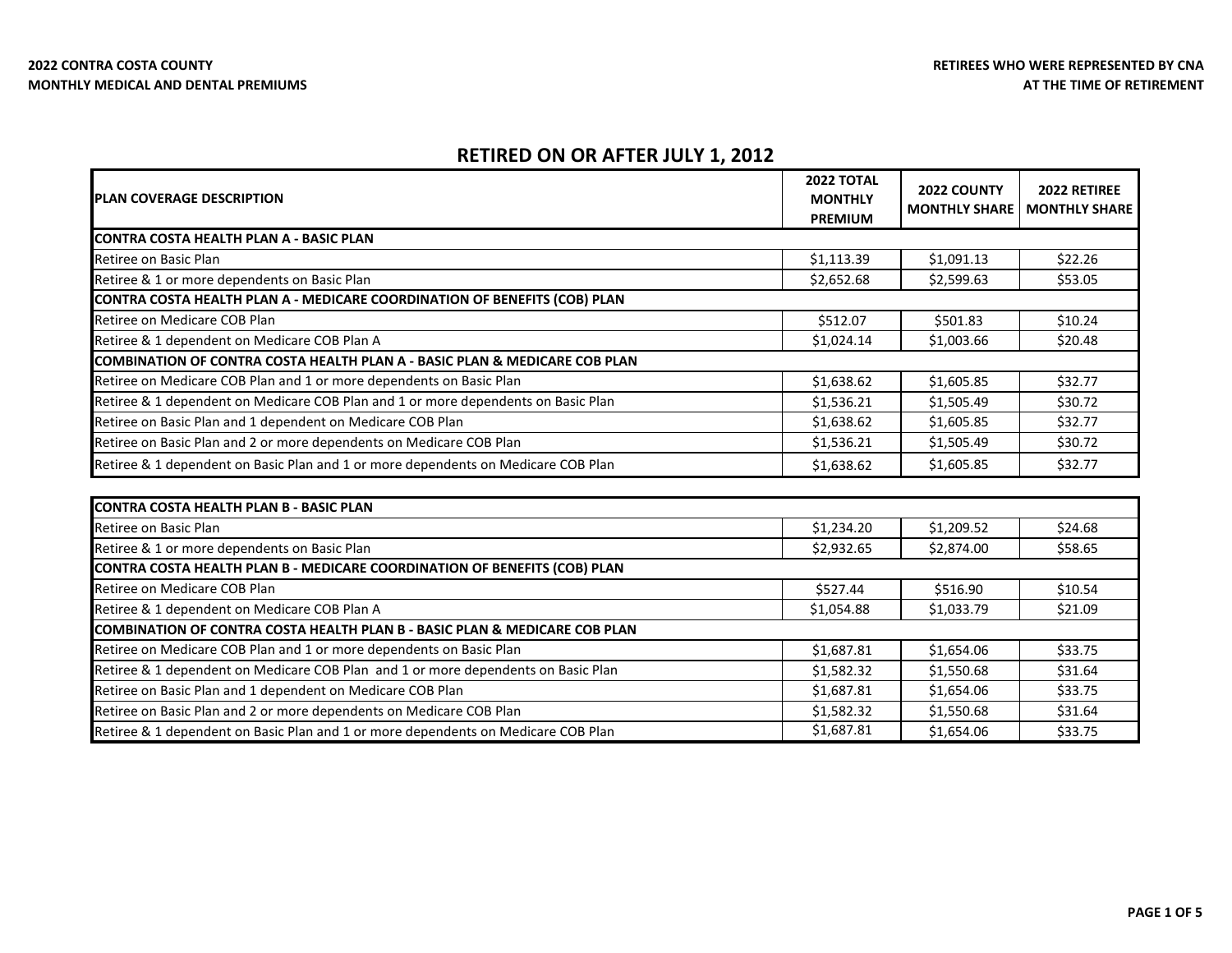# **RETIRED ON OR AFTER JULY 1, 2012**

| <b>PLAN COVERAGE DESCRIPTION</b>                                                | <b>2022 TOTAL</b><br><b>MONTHLY</b><br><b>PREMIUM</b> | 2022 COUNTY<br><b>MONTHLY SHARE</b> | 2022 RETIREE<br><b>MONTHLY SHARE</b> |
|---------------------------------------------------------------------------------|-------------------------------------------------------|-------------------------------------|--------------------------------------|
| KAISER PERMANENTE - BASIC PLAN A                                                |                                                       |                                     |                                      |
| Retiree on Basic Plan A                                                         | \$993.36                                              | \$794.69                            | \$198.67                             |
| Retiree & 1 or more dependents on Basic Plan A                                  | \$2,314.54                                            | \$1,851.64                          | \$462.90                             |
| KAISER PERMANENTE SENIOR ADVANTAGE (KPSA) PLAN A                                |                                                       |                                     |                                      |
| Retiree on KPSA Plan A                                                          | \$333.73                                              | \$266.99                            | \$66.74                              |
| Retiree & 1 dependent on KPSA Plan A                                            | \$901.31                                              | \$721.05                            | \$180.26                             |
| Retiree & 2 dependents on KPSA Plan A                                           | \$901.31                                              | \$721.05                            | \$180.26                             |
| <b>COMBINATION OF KAISER BASIC PLAN A AND KPSA PLAN A</b>                       |                                                       |                                     |                                      |
| Retiree & 1 dependent on KPSA, and, 1 or more dependents on Basic Plan A        | \$901.31                                              | \$721.05                            | \$180.26                             |
| Retiree on KPSA Plan A, and, 1 or more dependents on Basic Plan A               | \$1,654.91                                            | \$1,323.93                          | \$330.98                             |
| Retiree & 1 or more dependents on Basic Plan A, and, 1 dependent on KPSA Plan A | \$1,560.94                                            | \$1,248.76                          | \$312.18                             |
|                                                                                 |                                                       |                                     |                                      |
| <b>KAISER PERMANENTE - BASIC PLAN B</b>                                         |                                                       |                                     |                                      |
| Retiree on Basic Plan B                                                         | \$809.92                                              | \$647.94                            | \$161.98                             |
| Retiree & 1 or more dependents on Basic Plan B                                  | \$1,887.12                                            | \$1,509.70                          | \$377.42                             |
| KAISER PERMANENTE SENIOR ADVANTAGE (KPSA) PLAN B                                |                                                       |                                     |                                      |
| Retiree on KPSA Plan B                                                          | \$253.05                                              | \$202.44                            | \$50.61                              |
| Retiree & 1 dependent on KPSA Plan B                                            | \$683.27                                              | \$546.62                            | \$136.65                             |
| Retiree & 2 dependents on KPSA Plan B                                           | \$683.27                                              | \$546.62                            | \$136.65                             |
| <b>COMBINATION OF KAISER BASIC PLAN B AND KPSA PLAN B</b>                       |                                                       |                                     |                                      |
| Retiree on KPSA Plan B, and, 1 or more dependents on Basic Plan B               | \$1,330.25                                            | \$1,064.20                          | \$266.05                             |
| Retiree & 1 or more dependents on Basic Plan B, and, 1 dependent on KPSA Plan B | \$1,240.14                                            | \$992.12                            | \$248.02                             |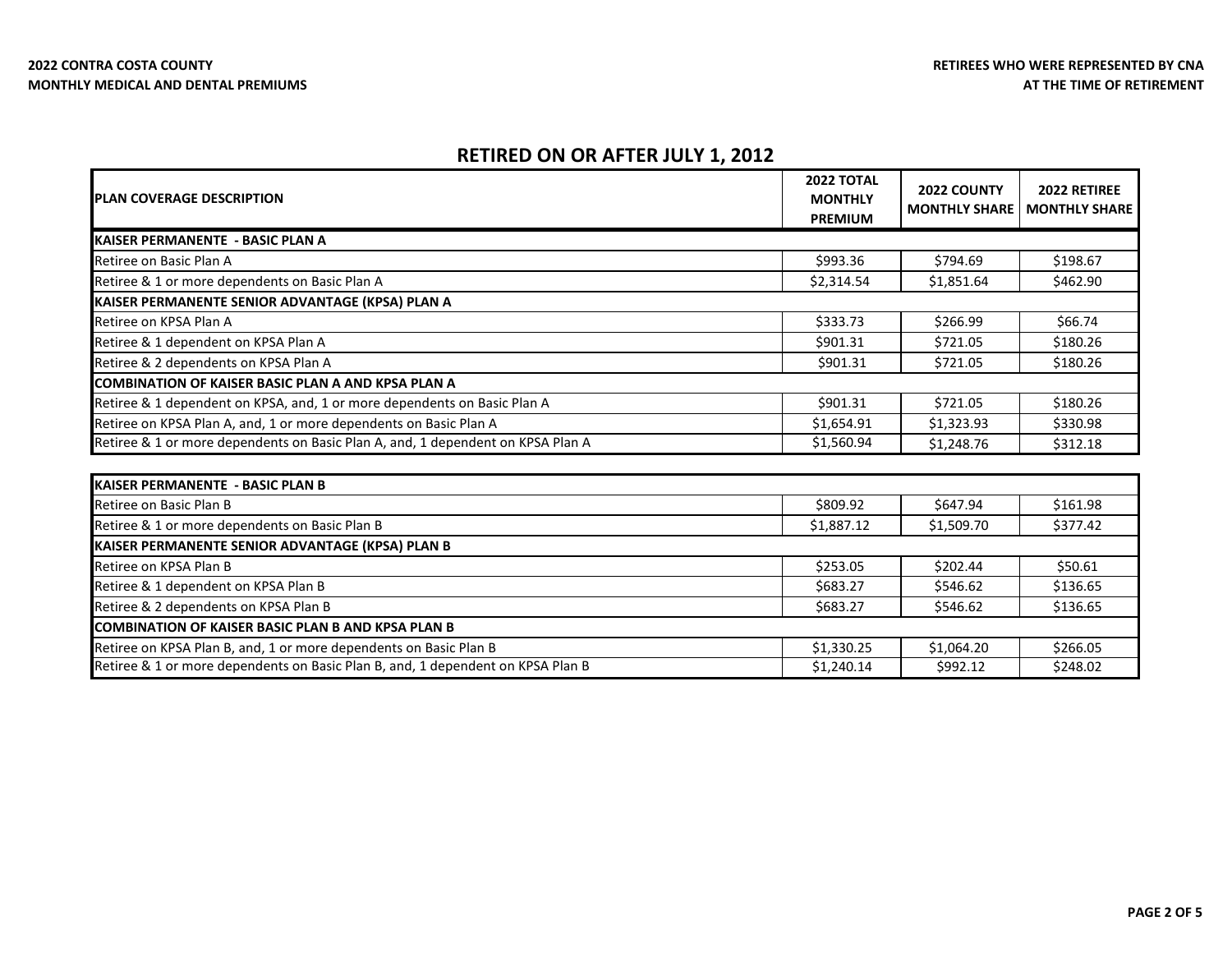Retiree on Basic Plan B, and, 1 dependent on HNSP Plan B

Retiree & 1 dependent on Basic Plan B, and, 1 dependent on HNSP Plan B

## **RETIRED ON OR AFTER JULY 1, 2012**

| <b>PLAN COVERAGE DESCRIPTION</b>                                                          | <b>2022 TOTAL</b><br><b>MONTHLY</b><br><b>PREMIUM</b> | 2022 COUNTY<br><b>MONTHLY SHARE</b> | 2022 RETIREE<br><b>MONTHLY SHARE</b> |
|-------------------------------------------------------------------------------------------|-------------------------------------------------------|-------------------------------------|--------------------------------------|
| <b>HEALTH NET HMO PLAN - BASIC PLAN A</b>                                                 |                                                       |                                     |                                      |
| Retiree on Basic Plan A                                                                   | \$1,985.33                                            | \$1,588.27                          | \$397.06                             |
| Retiree & 1 or more dependents on Basic Plan A                                            | \$4,864.06                                            | \$3,891.25                          | \$972.81                             |
| HEALTH NET SENIORITY PLUS (HNSP) PLAN A                                                   |                                                       |                                     |                                      |
| Retiree on HNSP Plan A                                                                    | \$702.90                                              | \$562.32                            | \$140.58                             |
| Retiree & 1 dependent on HNSP Plan A                                                      | \$1,405.80                                            | \$1,124.64                          | \$281.16                             |
| Retiree & 2 dependents on HNSP Plan A                                                     | \$2,108.70                                            | \$1,686.96                          | \$421.74                             |
| COMBINATION OF HEALTH NET BASIC PLAN A AND HEALTH NET SENIORITY PLUS PLAN A (HNSP)        |                                                       |                                     |                                      |
| Retiree on HNSP Plan A, and, 1 dependent on Basic Plan A                                  | \$2,688.23                                            | \$2,150.59                          | \$537.64                             |
| Retiree on HNSP Plan A, and, 2 dependents on Basic Plan A                                 | \$3,581.63                                            | \$2,865.31                          | \$716.32                             |
| Retiree on HNSP Plan A, and, 3 dependents on Basic Plan A                                 | \$3,581.63                                            | \$2,865.31                          | \$716.32                             |
| Retiree & 1 dependent on HNSP Plan A, and, 1 dependent on Basic Plan A                    | \$3,391.13                                            | \$2,712.91                          | \$678.22                             |
| Retiree on Basic Plan A, and, 1 dependent on HNSP Plan A                                  | \$2,688.23                                            | \$2,150.59                          | \$537.64                             |
| Retiree & 1 dependent on Basic Plan A, and, 1 dependent on HNSP Plan A                    | \$3,581.63                                            | \$2,865.31                          | \$716.32                             |
| <b>HEALTH NET HMO PLAN - BASIC PLAN B</b>                                                 |                                                       |                                     |                                      |
| Retiree on Basic Plan B                                                                   | \$1,380.56                                            | \$1,104.45                          | \$276.11                             |
| Retiree & 1 or more dependents on Basic Plan B                                            | \$3,382.37                                            | \$2,705.90                          | \$676.47                             |
| HEALTH NET SENIORITY PLUS (HNSP) PLAN B                                                   |                                                       |                                     |                                      |
| Retiree on HNSP Plan B                                                                    | \$590.09                                              | \$472.08                            | \$118.01                             |
| Retiree & 1 dependent on HNSP Plan B                                                      | \$1,180.18                                            | \$944.15                            | \$236.03                             |
| Retiree & 2 dependents on HNSP Plan B                                                     | \$1,770.27                                            | \$1,416.22                          | \$354.05                             |
| <b>COMBINATION OF HEALTH NET BASIC PLAN B AND HEALTH NET SENIORITY PLUS PLAN B (HNSP)</b> |                                                       |                                     |                                      |
| Retiree on HNSP Plan B, and, 1 dependent on Basic Plan B                                  | \$1,970.65                                            | \$1,576.52                          | \$394.13                             |
| Retiree on HNSP Plan B, and, 2 dependents on Basic Plan B                                 | \$2,591.90                                            | \$2,073.52                          | \$518.38                             |
| Retiree & 1 dependent on HNSP Plan B, and, 1 dependent on Basic Plan B                    | \$2,560.74                                            | \$2,048.60                          | \$512.14                             |

 $$1,970.65$   $$1,576.52$   $$394.13$  $$2,591.90$   $$2,073.52$   $$518.38$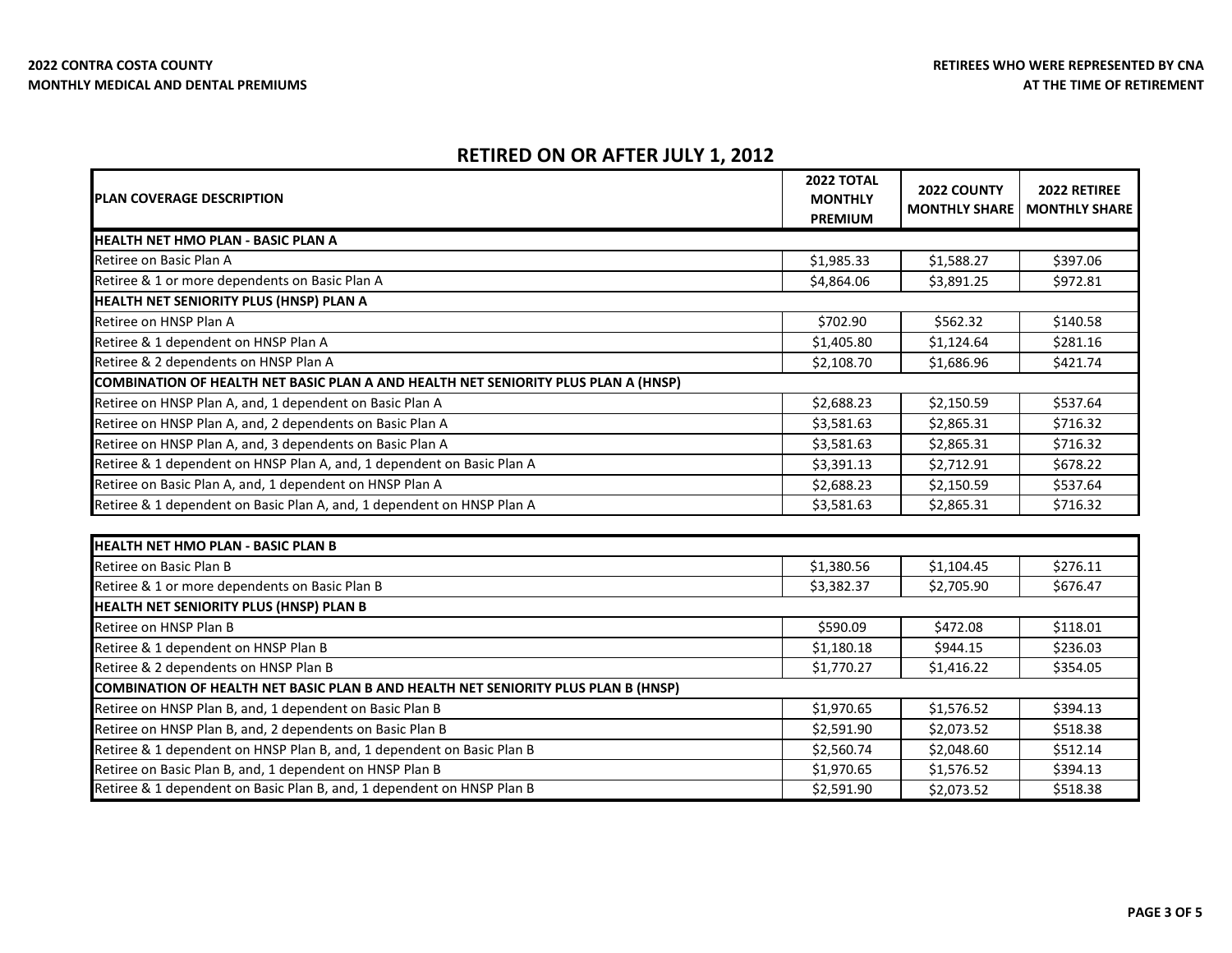# **RETIRED ON OR AFTER JULY 1, 2012**

| <b>IPLAN COVERAGE DESCRIPTION</b>                                                           | <b>2022 TOTAL</b><br><b>MONTHLY</b> | 2022 COUNTY          | 2022 RETIREE         |
|---------------------------------------------------------------------------------------------|-------------------------------------|----------------------|----------------------|
|                                                                                             | <b>PREMIUM</b>                      | <b>MONTHLY SHARE</b> | <b>MONTHLY SHARE</b> |
| <b>HEALTH NET MEDICARE COORDINATION OF BENEFITS PLAN A (HNCOB)</b>                          |                                     |                      |                      |
| Retiree on HNCOB Plan                                                                       | \$910.65                            | \$728.52             | \$182.13             |
| Retiree & 1 dependent (2 on HNCOB)                                                          | \$1,821.30                          | \$1,457.04           | \$364.26             |
| Retiree & 2 dependent (3 on HNCOB)                                                          | \$2,731.95                          | \$2,185.56           | \$546.39             |
| COMBINATION OF HEALTH NET BASIC PLAN A AND HEALTH NET COORDINATION OF BENEFITS PLAN (HNCOB) |                                     |                      |                      |
| Retiree on HNCOB, and, 1 dependent on Basic Plan A                                          | \$2,895.98                          | \$2,316.79           | \$579.19             |
| Retiree on Basic Plan A, and, 1 dependent on HNCOB                                          | \$2,895.98                          | \$2,316.79           | \$579.19             |
| Retiree on HNCOB, and, 2 dependents on HN Basic Plan A                                      | \$3,789.38                          | \$3,031.51           | \$757.87             |
| Retiree & 1 dependent on HNCOB, and, 1 dependent on Basic Plan A                            | \$3,806.63                          | \$3,045.31           | \$761.32             |
| Retiree on Basic Plan A, and 2 dependents on HNCOB                                          | \$3,806.63                          | \$3,045.31           | \$761.32             |
| COMBINATION OF HEALTH NET SENIORITY PLUS PLAN A (HNSP) AND COORDINATION OF BENEFITS (COB)   |                                     |                      |                      |
| Retiree on HNSP Plan A, and, 1 dependent on Health Net Coordination of Benefits (COB) Plan  | \$1,613.55                          | \$1,290.84           | \$322.71             |
| Retiree on Health Net Coordination of Benefits (COB) Plan, and, 1 dependent on HNSP Plan A  | \$1,613.55                          | \$1,290.84           | \$322.71             |
| HEALTH NET MEDICARE COORDINATION OF BENEFITS PLAN B (HNCOB)                                 |                                     |                      |                      |
| Retiree on HNCOB Plan                                                                       | \$846.66                            | \$677.33             | \$169.33             |
| Retiree & 1 dependent (2 on HNCOB)                                                          | \$1,693.32                          | \$1,354.66           | \$338.66             |
| Retiree & 2 dependent (3 on HNCOB)                                                          | \$2,539.98                          | \$2,031.99           | \$507.99             |
| COMBINATION OF HEALTH NET BASIC PLAN B AND HEALTH NET COORDINATION OF BENEFITS PLAN (HNCOB) |                                     |                      |                      |
| Retiree on HNCOB, and, 1 dependent on Basic Plan B                                          | \$2,227.22                          | \$1,781.78           | \$445.44             |
| Retiree on Basic Plan B, and, 1 dependent on HNCOB                                          | \$2,227.22                          | \$1,781.78           | \$445.44             |
| Retiree on HNCOB, and, 2 dependents on HN Basic Plan B                                      | \$2,848.47                          | \$2,278.78           | \$569.69             |
| Retiree & 1 dependent on HNCOB, and, 1 dependent on Basic Plan B                            | \$3,073.88                          | \$2,459.11           | \$614.77             |
| Retiree on Basic Plan B, and 2 dependents on HNCOB                                          | \$3,073.88                          | \$2,459.11           | \$614.77             |
| COMBINATION OF HEALTH NET SENIORITY B PLUS (HNSP) AND COORDINATION OF BENEFITS (COB) PLANS  |                                     |                      |                      |
| Retiree on HNSP Plan B, and, 1 dependent on Health Net Coordination of Benefits (COB) Plan  | \$1,436.75                          | \$1,149.40           | \$287.35             |
| Retiree on Health Net Coordination of Benefits (COB) Plan, and, 1 dependent on HNSP Plan B  | \$1,436.75                          | \$1,149.40           | \$287.35             |